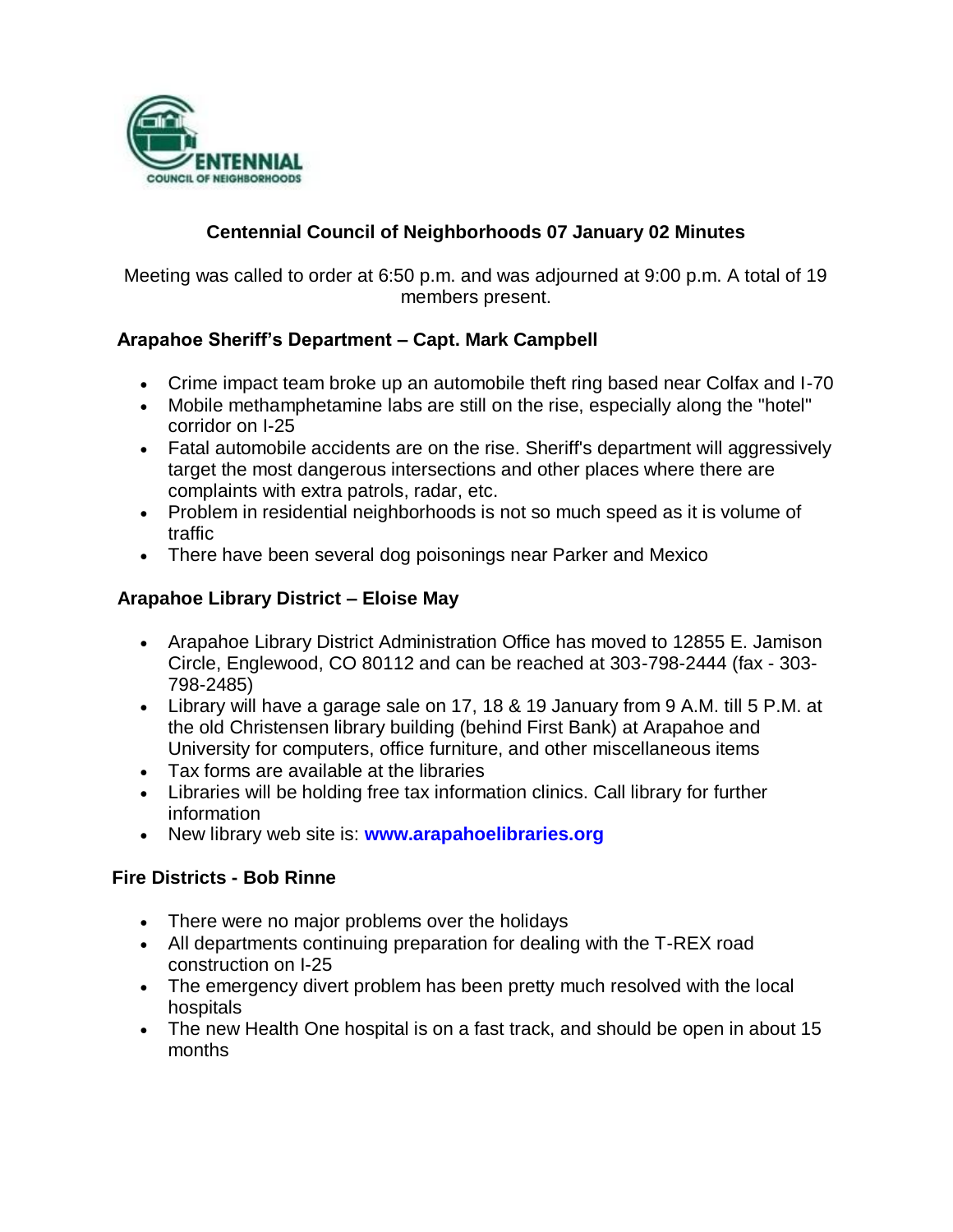### **City of Centennial Mayor - Randy Pye**

- New city office space will be at 12503 East Euclid Drive, Suite 200 (between Peoria Street and Revere Parkway, on the 2nd floor)
- City has appointed new city clerk, Gwen Burton
- Financing for Centennial Airport capital improvements is a very important issue. FAA funding is still cancelled, and U.S. Supreme Court refused to hear appeal to overturn the FAA ruling. Several mayors meeting to discuss methods of funding or allowing regularly scheduled passenger service. Mayor would like public's opinion on whether or not to allow passenger service. Some other choices are: landing fees, special taxing district, support by every municipality in both counties, regional improvement fee on businesses surrounding airport, etc.
- Need between \$1.5 and \$2.7 million to cover shortage. Solution probably will be combination of several of the above options
- Airport brings about \$360 million per year into the community and supports surrounding businesses
- Mayor Pye would like CENCON to take a position on the question of passenger service and report back to him
- Current rule says that if regularly scheduled service is allowed, planes seating up to 30 passengers will be used. This will require many improvements at the airport: passenger terminal, passenger services, security, fences, fire protection, etc.
- U.S. census showed 101014 people in Centennial. This figure is considered inaccurate, and DRCOG is to issue a more accurate figure in February

### **City of Centennial – Ward III Councilwoman - Andrea Suhaka**

 Hearings on the proposed ordinances (large vehicle parking and nuisance) will be held 24 Jan at DISM (10730 E. Briarwood) and 7 Feb at Goodson Recreation Center (University, north of Arapahoe), both starting at 7 P.M.

### **Arapahoe Parks & Recreation District** - No report

### **Arapahoe County Commissioner** - No report

### **South Suburban Park & Recreation District** - No report

#### **Officer Reports - President**

- On February 4th, 2002, the CENCON meeting will be held at the new library administration building near Centennial Airport in the Library Conference Room. Address is: 12855 East Jamison Circle, Englewood, CO 80112. A map, showing the location and directions, was distributed at the meeting by Eloise May
- T-REX project would like to make a presentation to CENCON next month, and contact members with information about effects of construction on different neighborhoods, RTD is also interested in providing information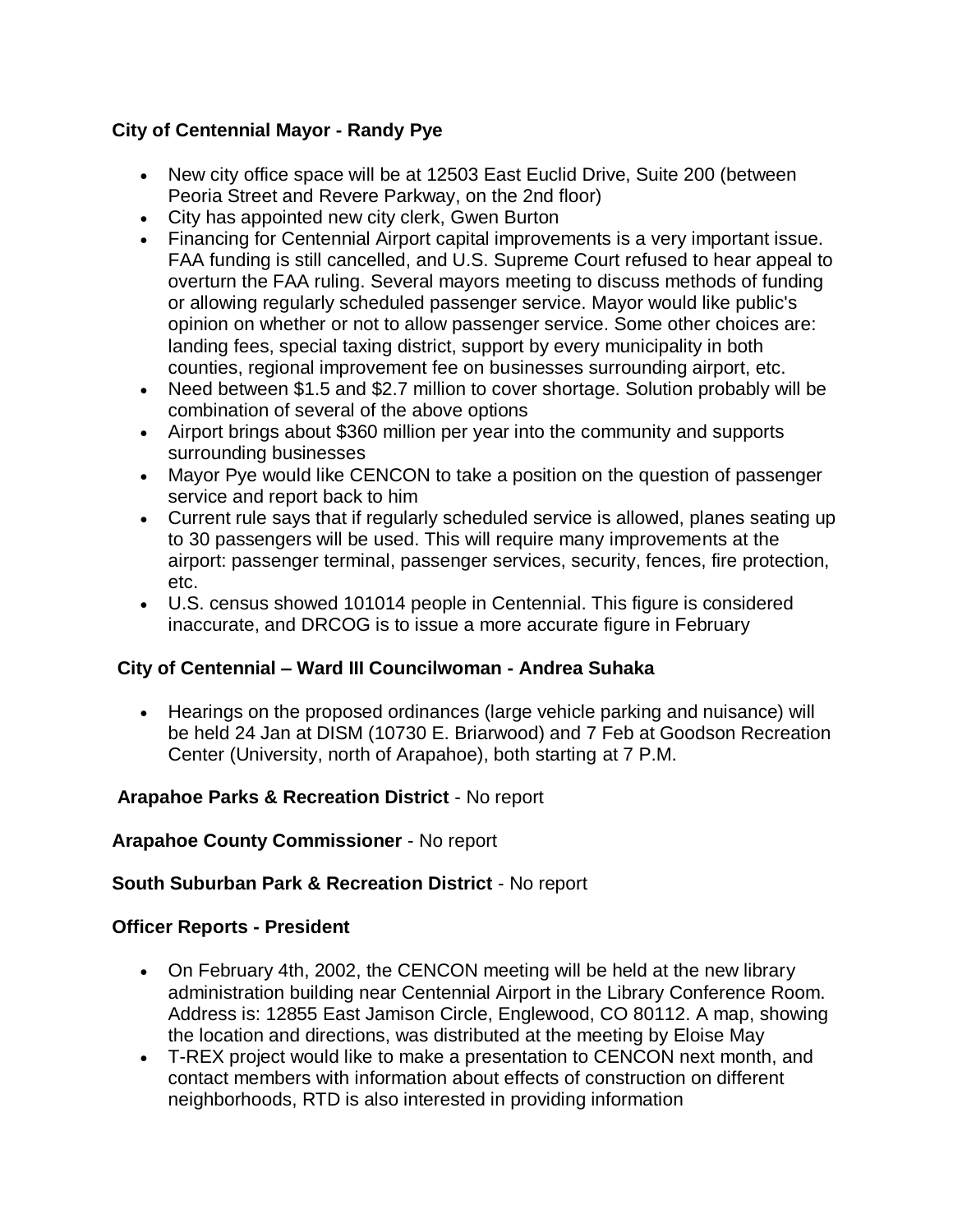- CENCON will not make donations to the Neighborhood Resource Center of Colorado
- Arapahoe County has distributed applications for several Citizen Advisory Board and Committee positions
- Attended DRCOG presentation about 2003 "wish list" of road improvement projects that are being considered
- Straw vote indicated 6 members for 30 passenger airline service at Centennial Airport, with 10 members against it

## **- Treasurer**

- Checking account Previous balance: \$929.27 Income (dues) \$0.00 Expenses \$0.00 Closing Balance \$929.27
- Savings account Previous balance: \$648.81 Interest \$2.65 Closing Balance \$651.46

### **- Secretary**

- It was moved by Hanna Goldberg, seconded by Joan Redding, and unanimously voted by all CENCON members to approve the December minutes
- $\bullet$

### **- Plans**

• No new developer plans were discussed

# **- Committee for Review of Centennial Ordinances**

- Committee of Cathy Noon, Becky Manning, Mike Sutherland, and Jess Edwards have received very little input from members
- Ordinances have had some modifications and everyone should review the new versions
- Copy of draft letter to Centennial against the adoption of the ordinances was distributed to members in attendance. Majority of members agreed with this letter. Opposing opinion letter should be drafted by the members in the minority and forwarded to Cathy Noon
- Any suggested changes, additions, or deletions to the majority must also be sent to Cathy Noon, ASAP
- Ordinances are available for viewing/download on C-Watch web site, **www.geocities.com/c\_watch\_news/index.html** which can also be reached by using**: [www.c-watch-news.com](http://www.c-watch-news.com/)**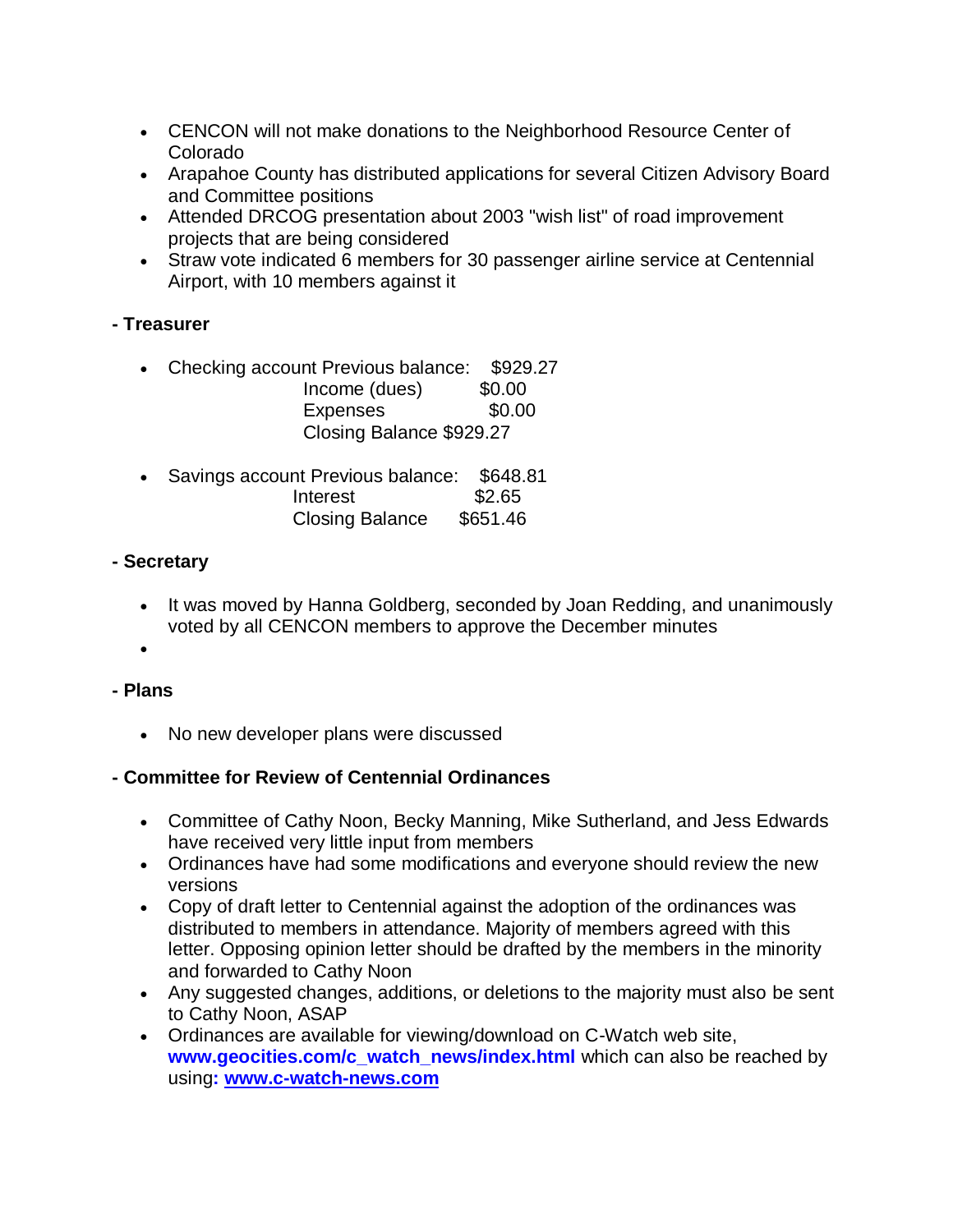#### **Neighborhood Traffic Management Program presentation - Dick Havercamp - Traffic Services Manager, City of Aurora**

- Distributed a few copies of Aurora's Traffic Calming Toolbox manual
- Presentation went through each of the traffic calming methods, describing the description, advantages, disadvantages, and cost of each
- Legal problem if put dangerous things in the roadway (such as speed bumps)
- Traffic calming devices are very expensive
- There is a trade-off between citizens versus emergency vehicles (both are affected)
- Traffic Calming Methods are:
- Speed Limit Signing
- Speed Limit Enforcement
	- o Traditional
	- o Mobile Speed Monitoring Trailer
	- o Neighborhood Speed Watch
	- o Photo Radar
- Operational Changes
	- o All Way Stop
	- o Restricted Movement Signing
- Roadway Narrowing
	- o Full Block Median
	- o Partial Median
	- o Entry Island
	- o Neckdown or Curb Extension
	- o At intersection
	- o mid-block
- Horizontal Changes
	- o Curvilinear Street
	- o Realigned Intersection
	- o Traffic Circle
- Vertical Changes
	- o Raised Crosswalk
	- o Raised Intersection